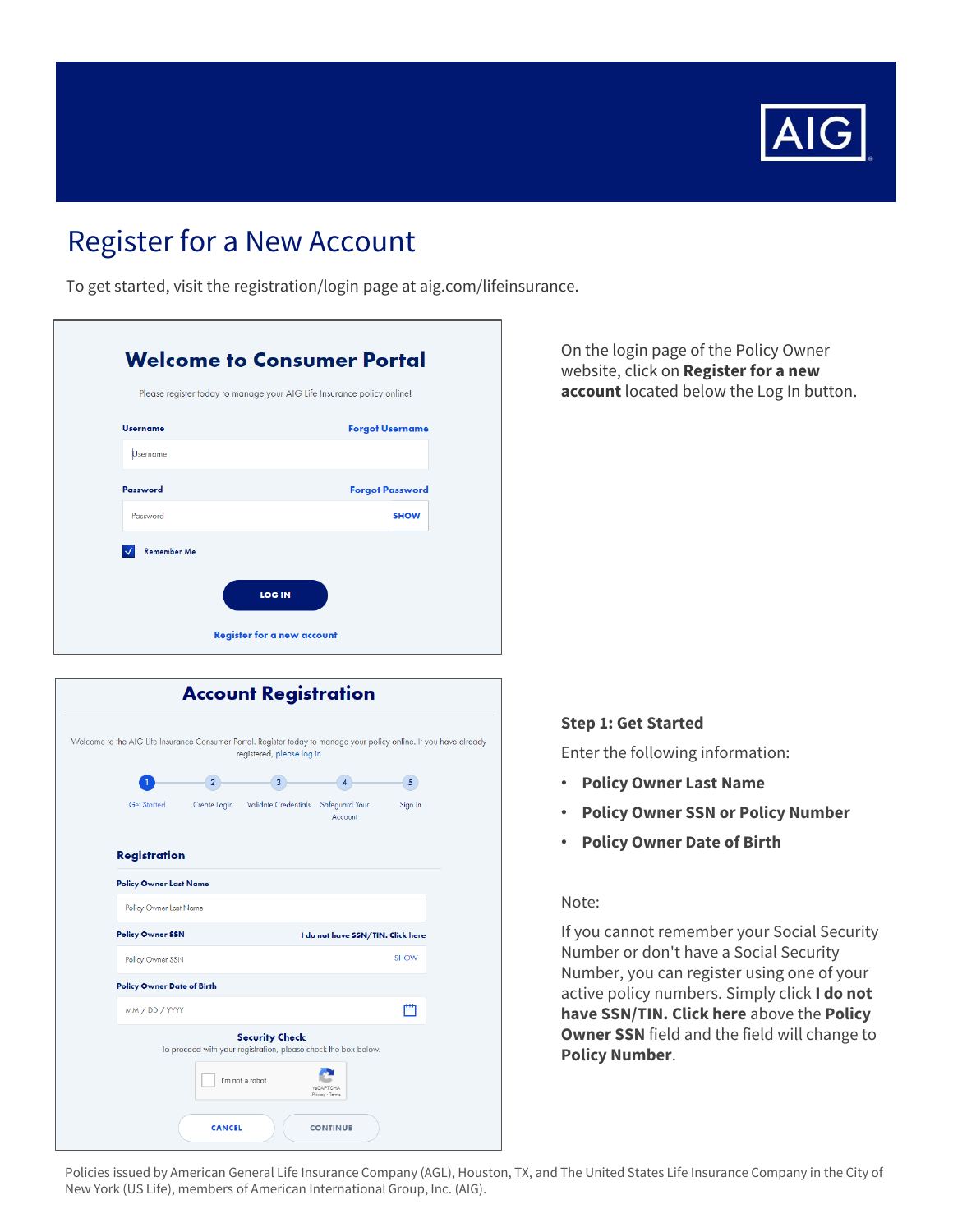## **Register for a New Account -** Page 2 of 6

| Welcome to the AIG Life Insurance Consumer Portal. Register today to manage your policy online. If you have already<br>registered, please log in |             |  |
|--------------------------------------------------------------------------------------------------------------------------------------------------|-------------|--|
| $\overline{2}$<br>3                                                                                                                              | 5           |  |
| <b>Get Started</b><br>Create Login<br>Validate Credentials Safeguard Your<br>Account                                                             | Sign In     |  |
| <b>Registration</b>                                                                                                                              |             |  |
| <b>Policy Owner Last Name</b>                                                                                                                    |             |  |
|                                                                                                                                                  |             |  |
| <b>Policy Owner SSN</b><br>I do not have SSN/TIN. Click here                                                                                     |             |  |
|                                                                                                                                                  | <b>SHOW</b> |  |
| <b>Policy Owner Date of Birth</b>                                                                                                                |             |  |
| 01/01/1975                                                                                                                                       | 屵           |  |
| <b>Security Check</b><br>To proceed with your registration, please check the box below.<br>I'm not a robot                                       |             |  |
| reCAPTCHA<br>Privacy - Terms<br><b>CANCEL</b><br><b>CONTINUE</b>                                                                                 |             |  |



#### **Step 1: Get Started Continued**

Once you have entered the required information, check the box next to **I'm not a Robot**, which is above the **Cancel** and **Continue** buttons.

Follow the instructions in the pop-up box and select the images per the request for verification, then click **Continue**.

Note:

The **Continue** button will not be active until you select this checkbox

### Next, review the **Consent of Electronic Signature/Terms of Use.**

To proceed, check the box next to **I Agree** at the bottom of the page then click the **Finish**  button to advance to the next step in the registration process.

Policies issued by American General Life Insurance Company (AGL), Houston, TX, and The United States Life Insurance Company in the City of New York (US Life), members of American International Group, Inc. (AIG).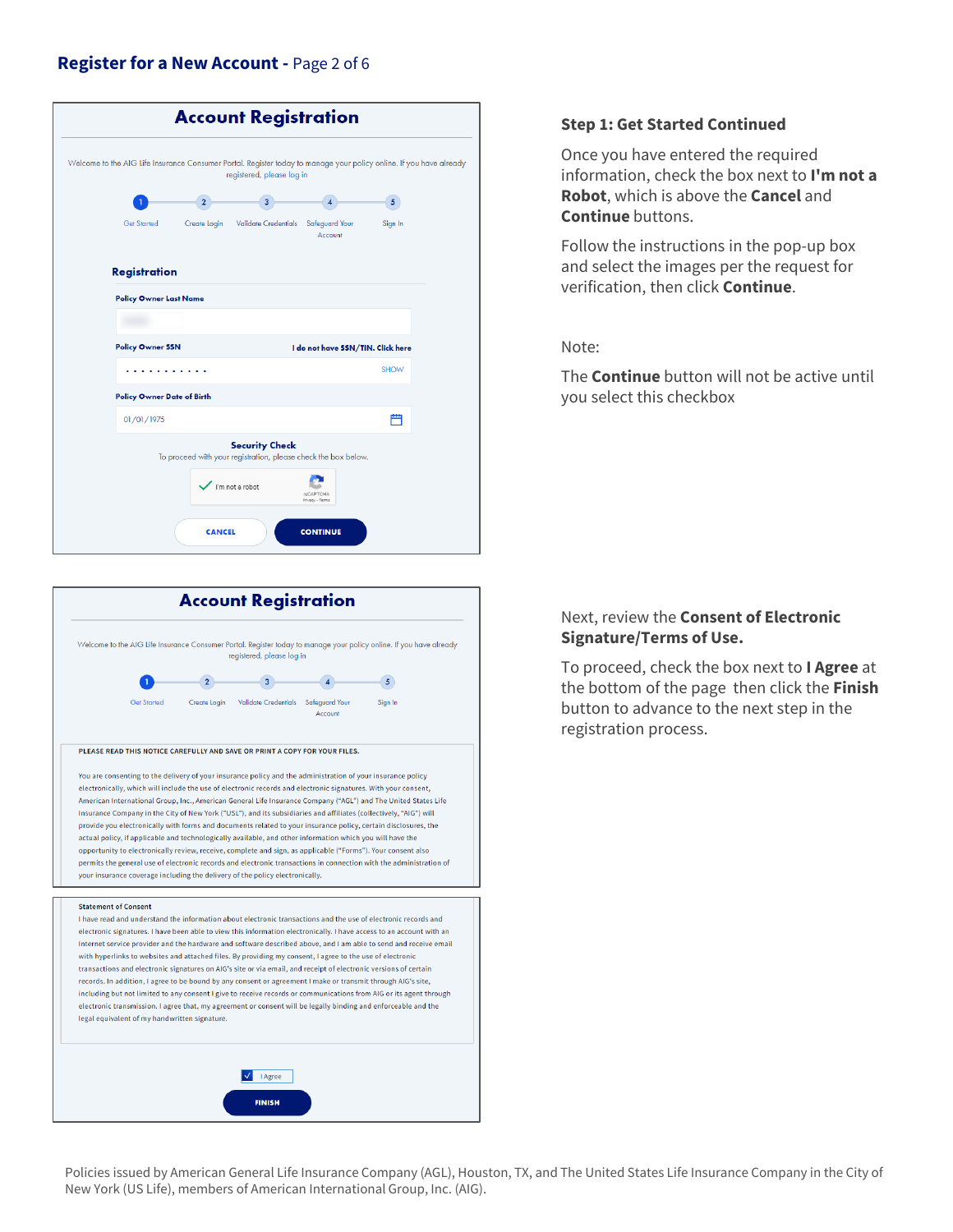## Register for a New Account - Page 3 of 6





#### **Step 2: Create Login**

a. Create a Username

#### **Username Requirements:**

- At least 8 characters long
- At most 50 characters long
- No more than 4 consecutive number
- Cannot include spaces, special characters, or symbols

#### b. Enter your Email Address

- c. Confirm Email Address
- d. Create a **Password**

#### **Password Requirements:**

- At least 8 characters long
- At most 50 characters long
- · Include one number
- Include one symbol  $(@, #, \$, !, \%, ^{\wedge}, %, *, ?, -)$
- One upper-case and lower-case
- No more than 3 consecutive number
- No white spaces allowed  $\bullet$

#### e. Confirm Password

f. Click the Register button at the bottom of the page

This generates an email with a verification code that you will need to enter on the next **Verification Email screen.** 

#### **Step 3: Validate Credentials**

After entering the code, click the Submit button.

Policies issued by American General Life Insurance Company (AGL), Houston, TX, and The United States Life Insurance Company in the City of New York (US Life), members of American International Group, Inc. (AIG).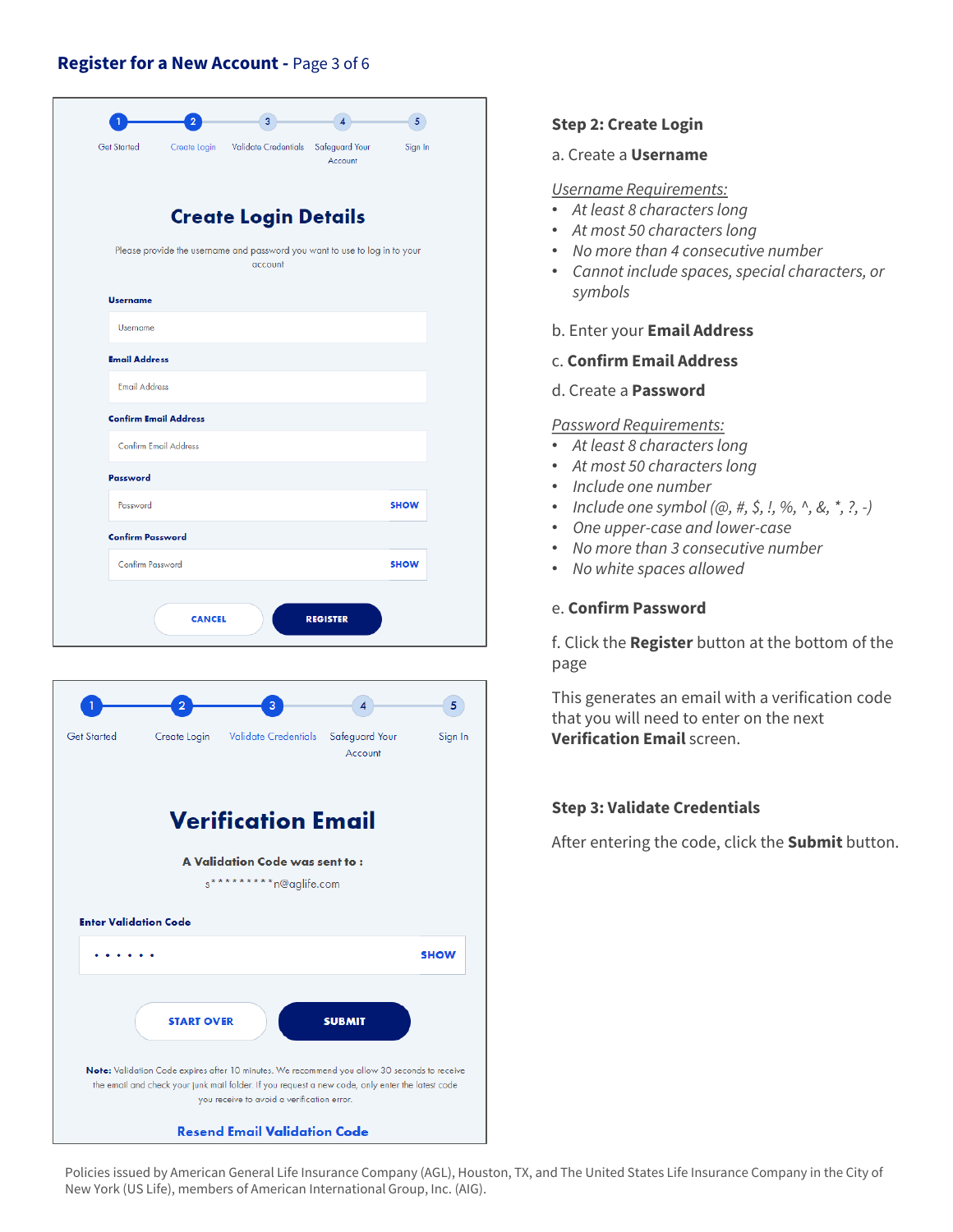## **Register for a New Account -** Page 4 of 6



## **Step 3: Validate Credentials Continued**

Enter a **Phone Number**.

If you enter a cell phone number and would like to receive text messages, check the box next to **I consent to receive text messages at this number**.

Click the **Save** button at the bottom of the page.

## **Verification Text**

If you consent to receive text messages, you will receive a text message with a **Validation Code** to authenticate the phone number.

Enter the code from the text message in the box provided on the screen, then click the **Submit** button below.

Policies issued by American General Life Insurance Company (AGL), Houston, TX, and The United States Life Insurance Company in the City of New York (US Life), members of American International Group, Inc. (AIG).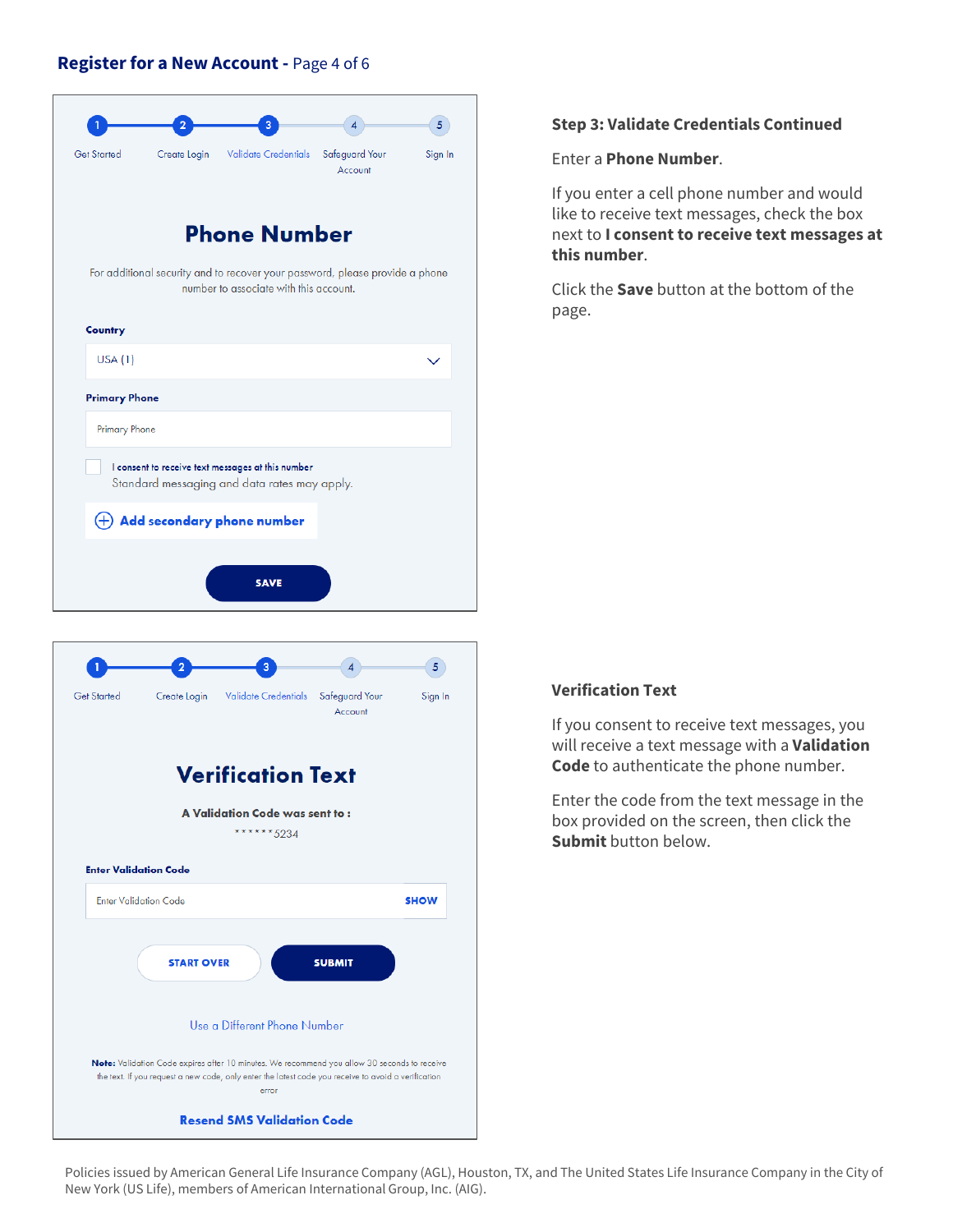## **Register for a New Account -** Page 5 of 6





## **Choose Security Questions**

Please answer all questions below

**Note:** Answers must be at least three characters with no special characters (i.e., 1, @, #, \$, %, ^).

| Answer 1               |              |
|------------------------|--------------|
|                        |              |
| Answer 1               | <b>SHOW</b>  |
| <b>Question 2</b>      |              |
| <b>Select Question</b> | $\checkmark$ |
| Answer 2               |              |
| Answer 2               | <b>SHOW</b>  |
| <b>Question 3</b>      |              |
| <b>Select Question</b> | $\checkmark$ |
| Answer 3               |              |
| Answer 3               | <b>SHOW</b>  |
|                        |              |

## **Step 3: Validate Credentials Continued**

#### **Verification Phone Call**

If you did not enter a cell phone number or did not consent to receive text messages, you will receive a phone call at the number you provided to authenticate the phone number.

Enter the **Validation Code** displayed on the screen into the phone pad.

### **Step 4: Safeguard Your Account**

### **Choose Security Questions:**

Select one question from each of the three **Question** drop-down fields and enter your **Answer** in the box below the question.

## *Security Answer Requirements:*

- *At least 3 characters long*
- *Cannot include spaces, special characters, or symbols*

Once you are done, click the **Submit** button at the bottom of the page.